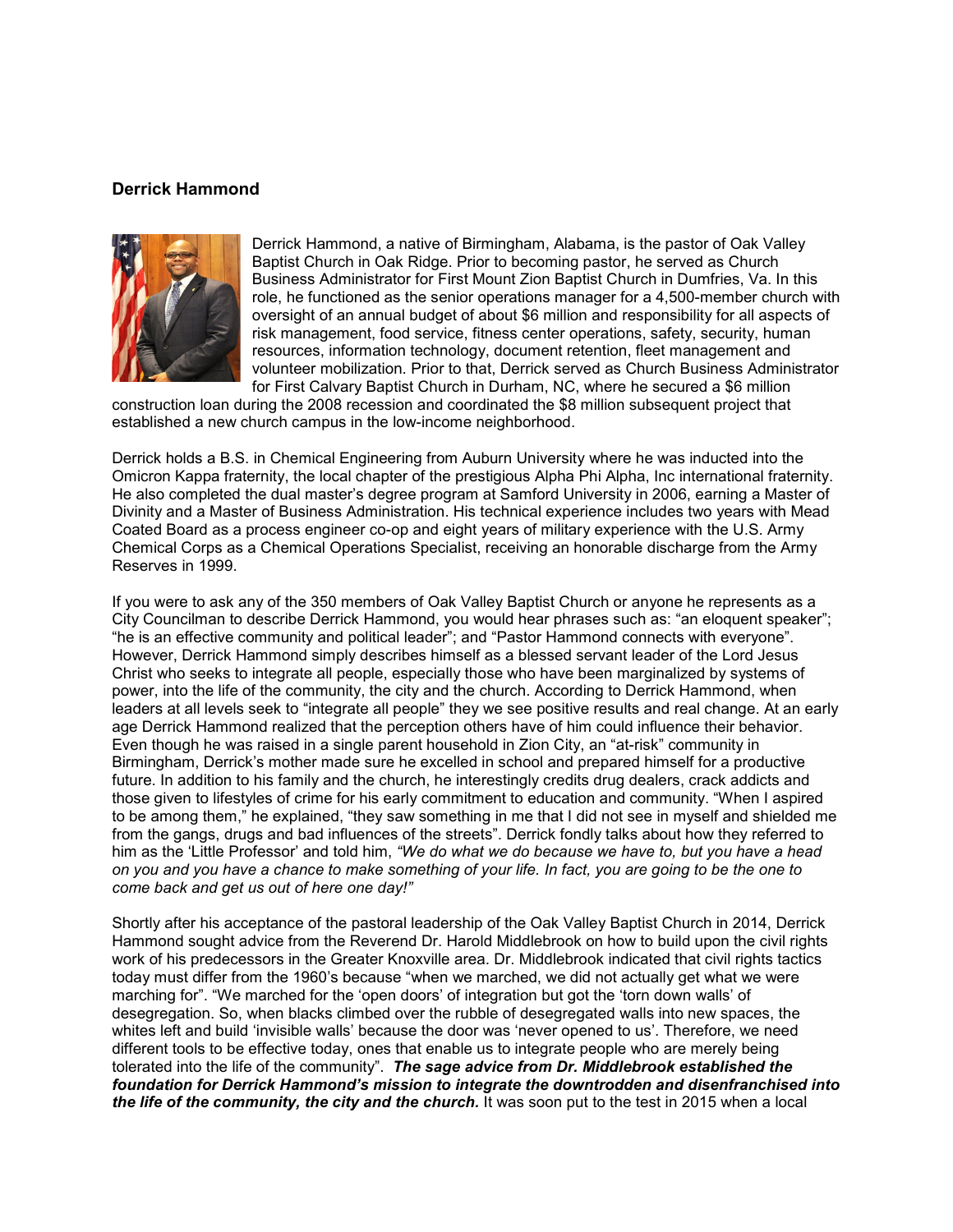Unitarian Church posted "Black Lives Matter" on their outside sign in response to the police shooting of Michael Brown in Ferguson, Missouri. The sign was met by anonymous threats of property damage and violence. Derrick Hammond, along with then-Police Chief Jim Akagi, Rev. Morrill of the Oak Ridge Unitarian Universalist Church and Father Shelton of St. Mary's Catholic Church in Oak Ridge, developed the following strategy in response: for the three consecutive Sundays there would be a public forum held at three different churches titled "Community Matters". During the Community Matters forums an open microphone would be made available to any member of the Oak Ridge public to make any statement they wanted to a panel of clergy and government leaders. The goal of the forums was to collect information from citizens, present the content of this input to the appropriate entity (city government, schools, private business, non-profits, etc.), and bring holistic, long term, and systemic solutions to the community. During these forums, several areas of concern were identified, which centered on the school system, police/citizen interaction, jobs and deteriorating housing. Those public conversations generated several small-group efforts that continue to this day. A few include:

- Community Policing The Oak Ridge Police Department sought greater input from the minority neighborhoods regarding policing methods and, though challenges remain, has enhanced communication between residents and the Police Department.
- Suspension from Oak Ridge Schools Oak Ridge School Administration was asked to explain why African Americans were statistically 3-4 times more likely to receive out of school suspension than White, Asian or Hispanic Students. Review of suspension policies revealed a subjective process that adversely affected African Americans. The policy has since been modified to be more objective and, within two years, the rate of suspensions of African American students declined substantially; with total suspensions falling to a 10-year low.
- Additional Support for Disadvantaged Students- A wide ranges of needs involving disadvantaged students were raised. A few of the actions taken in response include: 1) Additional bus routes were added so more students to stay after school for clubs, tutoring, and other activities; 2) A program called Advancement via Individual Determination (AVID) was implemented, which provides skill development opportunities for 8th grades and better positions them for Advanced Placement Opportunities in High School; and 3) A RISE pantry for disadvantaged students was created, which housed clothing, toiletries, food, snacks, shoes and many other items. It was initially stocked solely by teacher donations.

In addition to these community accomplishments, Derrick Hammond in the past couple of years has exerted his servant leadership style to address these issues:

- Community Representation on City Council As a City Councilman, Derrick Hammond works closely to ensure marginalized community voices are heard. This association has been exemplified in ways that range from working with Trevor King to align the resources necessary for a peaceful protest in Oak Ridge (in response to the murder of George Floyd) and ongoing support of the efforts to recognize the 85 students who desegregated Oak Ridge (first public school system in the south to do so) to support of a popular flag-football event in the community.
- Oak Ridge Solutions on Racism (ORSOR)- Along with Leonard Vaughn, Mary Palmer, and Valeria Roberson, Pastor Hammond coordinates a diverse group that employs democratic practices of the Kettering Foundation to name, frame, and deliberate challenges concerning race. The significance of this approach involves recognizing the extent to which race and race relations have been framed by existing historical and current narratives. The group makes an intentional effort to acknowledge these frames and how they play out in deliberations, as well as reframe them for healthier deliberative dialogue on race.